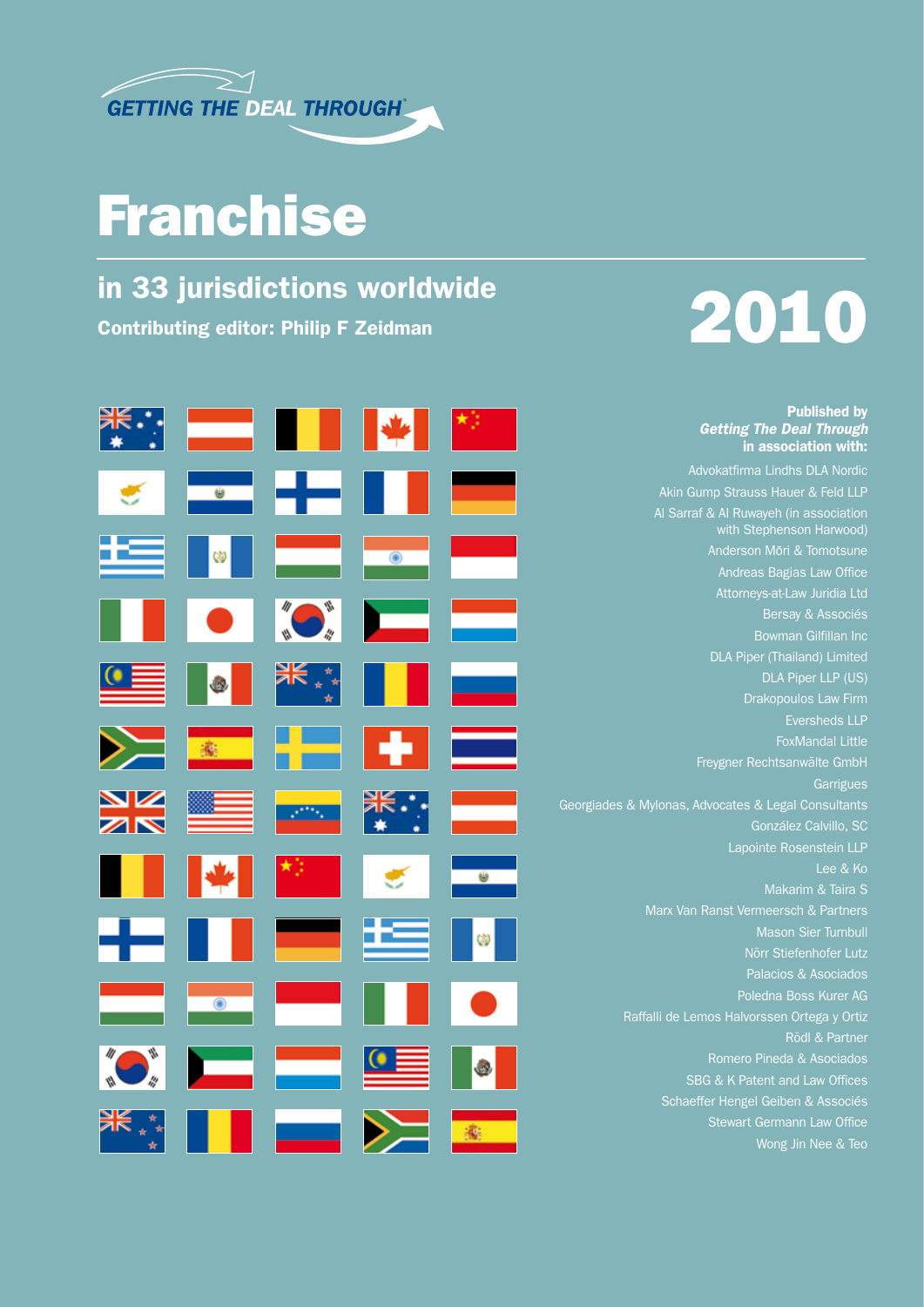|  | <b>GETTING THE DEAL THROUGH</b> |
|--|---------------------------------|

### Franchise 2010

Contributing editor: Philip F Zeidman DLA Piper LLP (US)

Business development manager Joseph Samuel

#### Marketing managers

Dan Brennan George Ingledew Edward Perugia Robyn Hetherington Dan White Tamzin Mahmoud Ellie Notley

Subscriptions manager Nadine Radcliffe *GettingTheDealThrough.com*

Assistant editor Adam Myers Editorial assistant Nick Drummond-Roe

Senior production editor Jonathan Cowie

#### Chief subeditor

Senior subeditor Kathryn Smuland Subeditors Laura Zúñiga Sarah Dookhun

Editor-in-chief Callum Campbell Publisher Richard Davey

#### Franchise 2010

Published by Law Business Research Ltd 87 Lancaster Road London, W11 1QQ, UK Tel: +44 20 7908 1188 Fax: +44 20 7229 6910 2009

No photocopying: copyright licences do not apply. ISSN 1752-3338

The information provided in this<br>publication is general and may not<br>apply in a specific situation. Legal<br>advice should always be sought<br>before taking any legal action based<br>on the information provided. This<br>information is

Printed and distributed by Encompass Print Solutions Tel: 0870 897 3239

Law **Business** 

| <b>Introduction</b> Philip F Zeidman DLA Piper LLP (US)                                                              | З   |  |
|----------------------------------------------------------------------------------------------------------------------|-----|--|
| <b>Australia</b> John Sier and Philip Colman Mason Sier Turnbull                                                     | 5   |  |
| Austria Sylvia Freygner and Dzemila Beganovic Freygner Rechtsanwälte GmbH                                            |     |  |
| Belgium Jan Ravelingien Marx Van Ranst Vermeersch & Partners                                                         | 18  |  |
| Canada Bruno Floriani and Marvin Liebman Lapointe Rosenstein LLP                                                     | 25  |  |
| <b>China</b> Janet Jie Tang and Ning Lu Akin Gump Strauss Hauer & Feld LLP                                           | 33  |  |
| <b>Cyprus</b> Yiannos G Georgiades and Rebecca E Howarth<br>Georgiades & Mylonas, Advocates & Legal Consultants      | 40  |  |
| <b>El Salvador</b> José Roberto Romero Romero Pineda & Asociados                                                     | 45  |  |
| Finland Hanna-Maija Elo Attorneys-at-Law Juridia Ltd                                                                 | 50  |  |
| <b>France</b> Emmanuel Schulte Bersay & Associés                                                                     | 55  |  |
| Germany Karsten Metzlaff Nörr Stiefenhofer Lutz Partnerschaft                                                        | 61  |  |
| Greece Andreas Bagias Andreas Bagias Law Office                                                                      | 67  |  |
| Guatemala Marco Antonio Palacios López Palacios & Asociados                                                          | 72  |  |
| <b>Hungary</b> Peter Lukácsi SBG & K Patent and Law Offices                                                          | 77  |  |
| <b>India</b> Manish Kumar Sharma FoxMandal Little                                                                    | 82  |  |
| <b>Indonesia</b> Galinar R Kartakusuma Makarim & Taira S                                                             | 88  |  |
| <b>Italy</b> Roberto Pera Rödl & Partner                                                                             | 94  |  |
| <b>Japan</b> Etsuko Hara Anderson Mōri & Tomotsune                                                                   | 101 |  |
| <b>Korea</b> Jae Hoon Kim and Sun Chang Lee & Ko                                                                     | 107 |  |
| <b>Kuwait</b> Sam Habbas and David Walker<br>Al Sarraf & Al Ruwayeh (in association with Stephenson Harwood)         | 115 |  |
| <b>Luxembourg</b> Claude Geiben and Marie-Eve Delpech Schaeffer Hengel Geiben & Associés                             | 121 |  |
| <b>Malaysia</b> Jin Nee Wong Wong Jin Nee & Teo                                                                      | 126 |  |
| Mexico Jorge Mondragón and Miguel Valle González Calvillo, SC                                                        | 133 |  |
| <b>New Zealand</b> Stewart Germann Stewart Germann Law Office                                                        | 139 |  |
| <b>Romania</b> Adrian Roseti and Andra Filatov Drakopoulos Law Firm                                                  | 144 |  |
| <b>Russia</b> Elena Frolovskaya and Natalya Babenkova Nörr Stiefenhofer Lutz 000                                     | 150 |  |
| <b>South Africa</b> Eugene Honey Bowman Gilfillan Inc                                                                | 157 |  |
| Spain Rocío Belda de Mergelina and Roldán García Pereda Garrigues                                                    | 164 |  |
| <b>Sweden</b> Peter Orander and Mikael von Schedvin Advokatfirma Lindhs DLA Nordic                                   | 171 |  |
| <b>Switzerland</b> Walter H Boss and Thomas G Albert <i>Poledna Boss Kurer AG</i>                                    | 178 |  |
| Thailand Chanvitaya Suvarnapunya and Athistha Chitranukroh<br>DLA Piper (Thailand) Limited                           | 183 |  |
| <b>United Kingdom</b> Andrew Johnston and Andrew Chandler Eversheds LLP                                              | 188 |  |
| <b>United States</b> Michael G Brennan and Philip F Zeidman DLA Piper LLP (US)                                       | 194 |  |
| <b>Venezuela</b> Rafael de Lemos, Andres Halvorssen and Andrea Rondón<br>Raffalli de Lemos Halvorssen Ortega y Ortiz | 203 |  |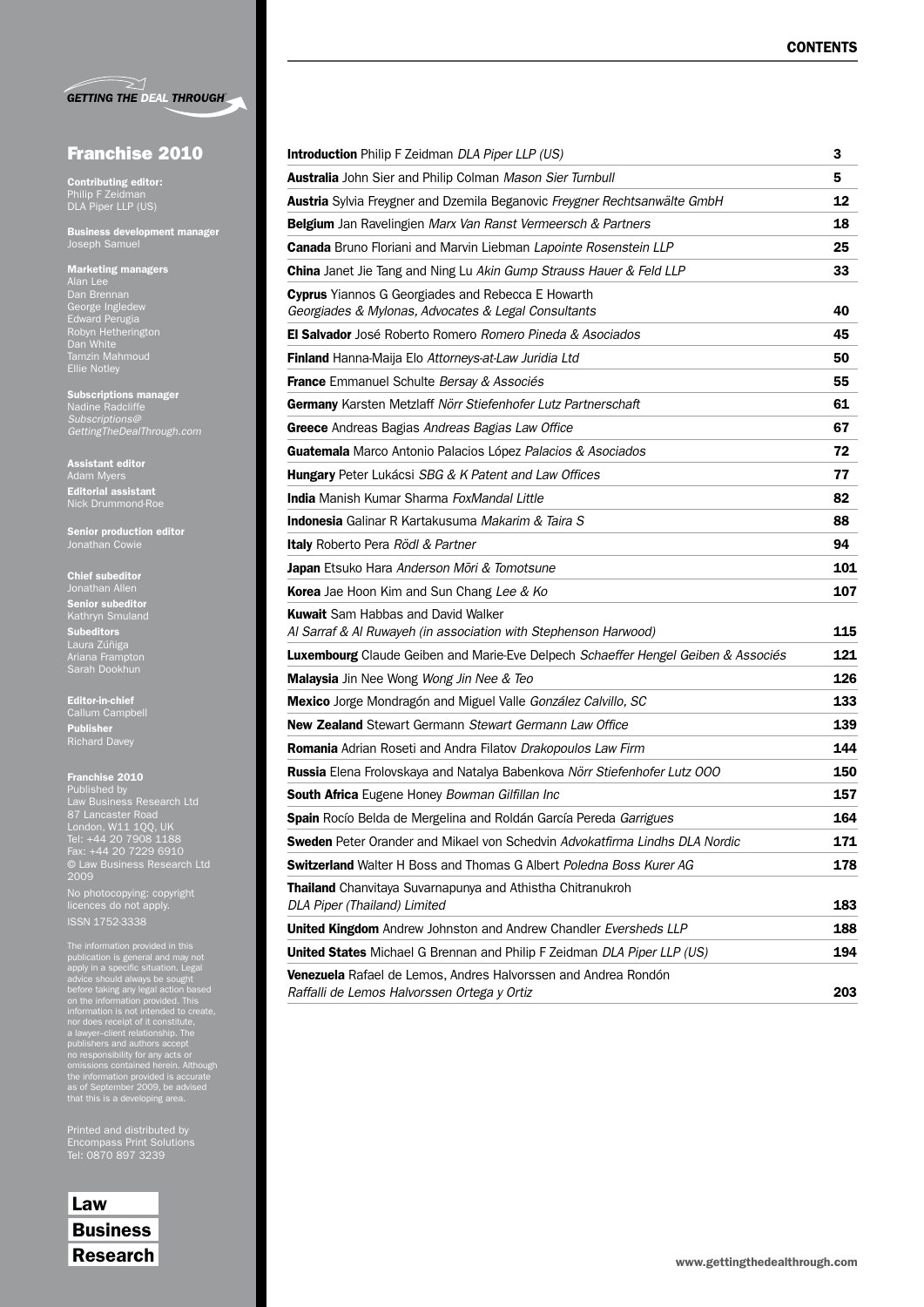# Canada

#### Bruno Floriani and Marvin Liebman

Lapointe Rosenstein LLP

#### **Overview**

1 What forms of business entities are relevant to the typical franchisor?

There are several different vehicles available to foreign franchisors who wish to carry on business in Canada, each with varying tax and corporate consequences.

The preferred choice of vehicle used for the expansion of a foreign franchise system into Canada is the incorporation of a Canadian subsidiary. By using a Canadian subsidiary, the franchisor has a direct physical presence and indicates to the general public that it has made a commitment to Canada. Foreign franchisors may instead wish to enter the Canadian market by franchising directly from their country without creation of a permanent establishment in Canada, thus avoiding being considered by Canadian tax authorities as carrying on business in Canada (see question 5).

2 What laws and agencies govern the formation of business entities?

The federal legislation under which a corporation may be incorporated is the Canada Business Corporations Act (CBCA). Provinces have enacted similar statutes regulating the formation of corporate entities. Business entities must usually register with the relevant corporate or business registry of each province in which they wish to conduct business.

**3** Provide an overview of the requirements for forming and maintaining a business entity.

Registration mechanisms for forming and maintaining business entities in Canada are generally straightforward, requiring little more than the payment of prescribed fees and the filing of specific corporate or business registry forms that describe, inter alia, the nature of the business, its structure, the scope of its undertakings and basic information regarding its shareholders and directors. Annual filings are also typically required in each of the provinces in which a business entity carries on business and, in the case of corporations incorporated under the CBCA, at the federal level.

#### 4 What restrictions apply to foreign business entities and foreign investment?

Pursuant to the Investment Canada Act, foreign business entities seeking to acquire or establish a Canadian business are required to notify Industry Canada no later than 30 days following such acquisition or establishment. A more onerous and thorough review process applies to non-World Trade Organization investors where the asset value of the acquired Canadian business is at least C\$5 million for direct acquisitions. The same is true in the case of World Trade Organization investors where the asset value of the Canadian business acquired is at least C\$312 million for direct acquisitions (soon likely to be an 'enterprise value' threshold of C\$600 million),

although most franchisors do not meet this threshold.

Furthermore, it is important to note that certain corporate statutes, such as the CBCA and the Ontario Business Corporations Act, set out residency requirements for directors pursuant to which at least one director (or 25 per cent of the directors if there are more than four) must be a resident Canadian. The corporate statutes of other provinces, such as British Columbia and Quebec, do not impose similar residency requirements.

**5** Briefly describe the aspects of the tax system relevant to franchisors. How are foreign businesses and individuals taxed?

Generally, three business structures are available to a franchisor wishing to export its foreign franchise system into Canada.

- A franchisor may choose to contract with its Canadian franchisees directly without having a permanent establishment in Canada. Provided that the franchisor will be only minimally involved in the operations conducted by an arm's length entity, income earned in Canada by the franchisor through royalty payments and rent will be qualified as passive income and subject, in Canada, to a withholding tax only. The standard withholding tax rate of 25 per cent under Canadian income tax legislation is often reduced to 10 per cent by tax treaties entered into between Canada and other jurisdictions – these should be carefully reviewed and considered at the structural stage of planning any entry into the Canadian market.
- A franchisor may opt to carry on business in Canada using a Canadian branch or division (ie, with a permanent establishment in Canada). If the franchisor actively participates in the operation of the Canadian franchise, any income derived therefrom will qualify as 'business income' which is taxable in Canada on a net income basis. Furthermore, the income of a non-resident franchisor carrying on business through a Canadian branch will typically be subject to a 'branch tax' which is payable at the time the earnings of the subsidiary are accrued (and not at the time the income is paid to the foreign franchisor). In light of the foregoing, few franchisors choose to establish a branch office or division for the purpose of expanding into the Canadian market.
- A franchisor may choose to carry on business in Canada through a federally or provincially incorporated subsidiary. This is the most frequently used vehicle by non-resident franchisors wishing to export a franchise system into Canada. The incorporation of a subsidiary presents certain advantages including the avoidance of Canadian withholding tax on passive income. Nonetheless, the subsidiary's income would be taxable in Canada on a net income basis and dividends paid to its parent would be subject to a withholding tax. The franchisor may also charge a reasonable fee for providing assistance to its Canadian subsidiary in the operation of its business activities, with the expectation that a reasonable portion of such fee may then be deducted from the subsidiary's income for tax purposes.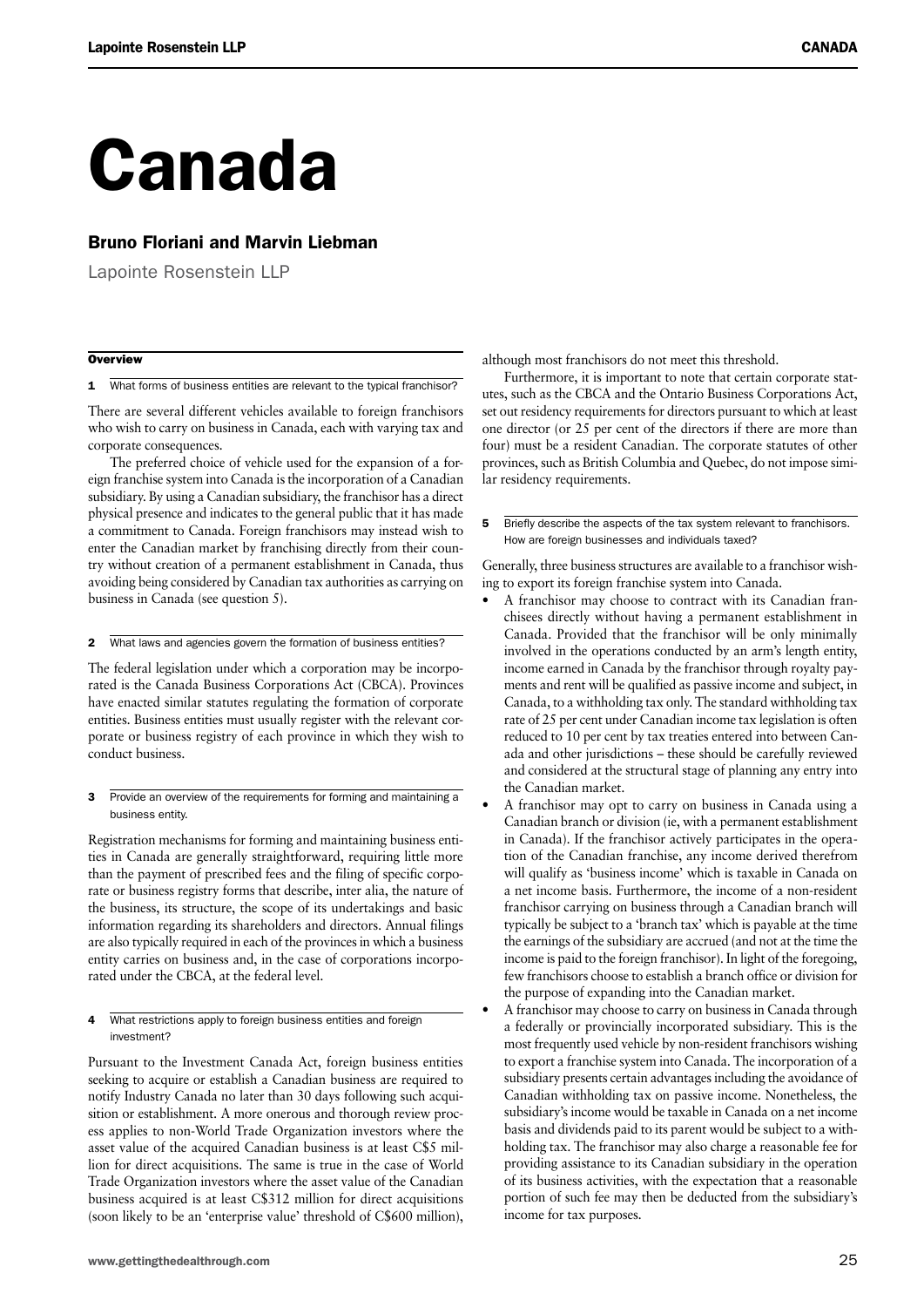In conclusion, significant business and tax consequences arise from each of the above-mentioned structures – a thorough review of all relevant Canadian legislation pertaining to each structure and a careful evaluation of the impact of tax treaties ratified by Canada is highly advised.

6 Are there any relevant labour and employment considerations for typical franchisors? What is the risk that a franchisee or employees of a franchisee could be deemed employees of the franchisor? What can be done to reduce this risk?

Each Canadian province has enacted its own health and safety, employment standards and labour relations legislation. Accordingly, provincial laws and regulations govern most matters relating to labour law (eg, minimum wages, hours of work, overtime, leave, termination of employment, union certification and collective bargaining rights).

Each franchisee must operate as a truly independent and distinct entity from its franchisor so as to be considered a separate employer for labour union certification and collective bargaining purposes. Additionally, even if the franchisee is separately incorporated and operates independently, it is imperative to ensure that there exists no common control or direction emanating from the franchisor which is greater than that which typically characterises the franchisor–franchisee relationship. To do otherwise would be to run the risk of having a union certification or collective agreement with respect to one franchisee being extended to other franchised or corporate outlets. Furthermore, most provincial jurisdictions recognise successor liability following a transfer or sale of a business, such that the new employer is bound by the union certification and, in certain circumstances, by the collective bargaining agreement concluded with the union representing the employees of the sold business.

#### 7 How are trademarks and know-how protected?

The Trade-Marks Act (Canada) defines a trademark as a 'mark that is used by a person for the purpose of distinguishing or so as to distinguish wares or services manufactured, sold, leased, hired or performed by him from those manufactured, sold, leased, hired or performed by others, a certification mark, a distinguishing guise or a proposed trade-mark'. As such, distinctiveness is central to the definition and a trademark need not be registered to be valid, or even licensed, in Canada. Nonetheless, registration with the Canadian Office of Intellectual Property has the advantage of providing nationwide protection of the registered trademark. An application for registration may be filed on several bases, namely on previous use or making known in Canada, proposed use in Canada or upon foreign use and registration.

Remedies available following the breach of exclusive use clauses or the use of a confusing trademark range from injunctive remedies to passing-off actions which may be instituted before either the Federal Court of Canada or the provincial superior court with territorial jurisdiction.

There is no statutory protection of know-how in Canada. Parties must rely on common law tort and contractual undertakings to protect know-how from unauthorised disclosure or use. Accordingly, the nature of the confidential information that a franchisor wishes to protect, as well as the legal consequences arising as a result of its dissemination, should be clearly identified by the contracting parties in their franchise agreement.

With the exception of the Province of Quebec, all provincial property laws are based on the English common law system pursuant to which real estate can either be held in fee simple or by way of a leasehold

interest. Such interest is registered with the public land registry. Quebec's property laws are based on the French civil law system. They require the registration of ownership rights and permit the registration of lease rights in the public land registry.

No particular restrictions exist as to the nature of the arrangement to be concluded between the franchisor and the franchisee with regard to real (or, in civil law, immoveable) property. For instance, a franchisor may wish to enter into a head lease and sublease the premises to a franchisee. In such circumstances, cross-default provisions as between the sublease and the franchise agreement are advisable so that a right to terminate for breach of one gives rise to a right to terminate the other. In the absence of such provisions, the franchise agreement and the sublease will be construed as two independent contracts and breach of one may not have any bearing on the other. Moreover, it is advisable to include automatic termination provisions in a sublease and a franchisor right to terminate in a franchise agreement in circumstances where the head lease is terminated.

Generally, foreign ownership of, or the transfer to non-residents of, real estate situated in Canada is not restricted, save for those instances where such real estate benefits from statutory protection given its cultural or historical significance.

#### Laws and agencies that regulate the offer and sale of franchises

9 What is the legal definition of a franchise?

The offer and sale of franchises in Canada is regulated by the provinces rather than by the federal government. No definitive franchise legislation is currently in force in any Canadian province other than Alberta, Ontario and Prince Edward Island. Franchise legislation is, however, working its way through the legislative process in New Brunswick (NB Act) and the Civil Code of Quebec contains provisions applicable to all contracts governed by Quebec law, including franchise agreements.

The Arthur Wishart Act (Franchise Disclosure) in the Province of Ontario (Ontario Act), the Prince Edward Island Franchises Act (PEI Act) and the NB Act each generally define a 'franchise' as a right to engage in a business where the franchisee is required to make one or several payments to the franchisor in the course of operating the business or as a condition of acquiring the franchise or commencing operations and in which the franchisee is granted either:

- the right to sell goods or services substantially associated with the franchisor's trademarks, in circumstances where the franchisor or any of its associates has significant control over, or offers significant assistance in, the franchisee's method of operation; or
- representational or distribution rights to sell goods or services supplied by the franchisor or its designated supplier, and the franchisor (or any person it designates) provides location assistance to the franchisee.

The Ontario Act and the PEI Act apply to franchise agreements entered into on or after 1 July 2000 and 1 July 2006, respectively, and to renewals or extensions of franchise agreements, regardless of whether such franchise agreements were entered into before or after such date, provided that the business operated pursuant to such franchise agreements is to be operated partly or entirely in Ontario or PEI, respectively. The NB Act is conceptually the same although the relevant date has not yet been determined. There is no residency requirement in respect of the franchisee with respect to whom the Ontario Act, the PEI Act or the NB Act apply or will apply, as the case may be.

In Alberta's Franchises Act (Alberta Act), a 'franchise' is defined as a right to engage in a business:

• in which goods or services are sold under a marketing or business plan substantially prescribed by the franchisor or any of its associates and which is substantially associated with any of its trademarks, trade names or advertising; and

<sup>8</sup> What are the relevant aspects of the real estate market and real estate law?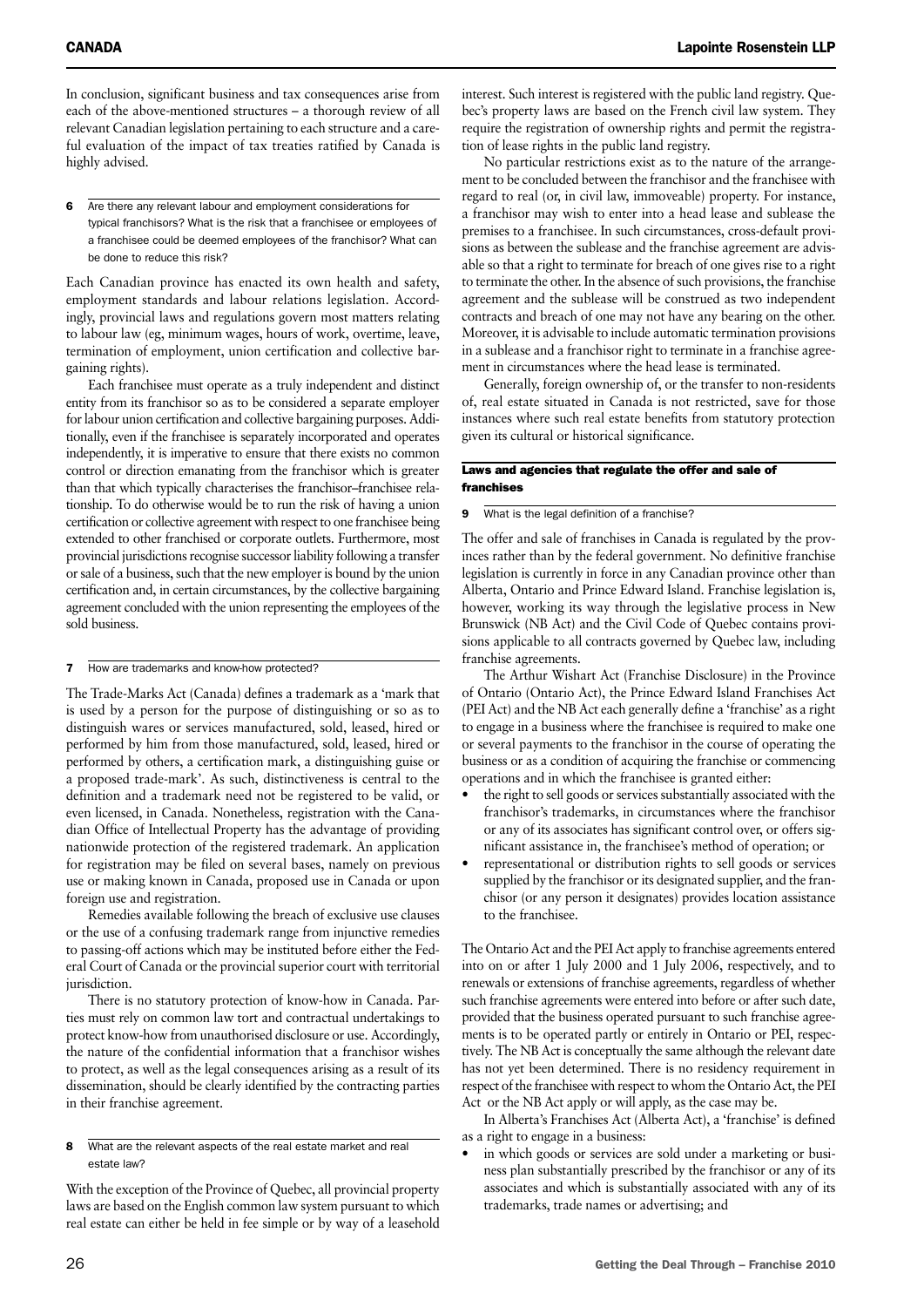• that involves a continuing financial obligation of the franchisee to the franchisor or any of its associates and significant continuing operational controls by the latter on the operation of the franchised business, or the payment of any franchise fee (the latter fee being defined as any direct or indirect payment to purchase or to operate a franchise).

The Alberta Act applies to the sale of a franchise made on or after 1 November 1995 if the franchised business is to be operated partly or entirely in Alberta and if the purchaser of the franchise is an Alberta resident or has a permanent establishment in Alberta for the purposes of the Alberta Corporate Tax Act.

Given the breadth of these definitions, Canadian franchise legislation may capture a number of business agreements and traditional distribution or licensing networks which would not typically qualify as franchise agreements, as such term may be understood in other jurisdictions.

#### 10 Which laws and government agencies regulate the offer and sale of franchises?

No definitive franchise legislation is currently in force other than the Alberta Act, the NB Act (though, technically, not yet in force), the Ontario Act and the PEI Act (collectively, the Canadian Franchise Acts).

Though the NB Act is not yet in force, the Department of Justice and Consumer Affairs (New Brunswick) released a consultation paper on 16 April 2009, proposing draft regulations and transition provisions for the NB Act, and it is expected that the NB Act will come into effect by the end of 2009 or early in 2010.

In May 2008, the Manitoba Law Reform Commission (MLRC) published a detailed report that was subsequently submitted to the Minister of Justice (Manitoba) recommending the enactment of franchise legislation. The MLRC recommended that the Uniform Franchises Act adopted by The Uniform Law Conference of Canada be the model for Manitoba's franchise legislation, subject generally to the desire of the MLRC to heighten disclosure requirements; offset a perceived power imbalance between franchisees and franchisors by overriding certain key provisions of a franchise agreement; and permit the use of a 'wrap-around' disclosure document and electronic delivery of disclosure documents, and include the concept that a disclosure document that 'substantially complies' with legislative requirements will be deemed valid.

11 Describe the relevant requirements of these laws and agencies.

The Canadian Franchise Acts set forth a number of requirements governing the relationship between a franchisor and a franchisee, the principal ones being the duty of fair dealing imposed upon the parties in respect of their performance of the franchise agreement, the obligation of franchisors to disclose material and prescribed information to prospective franchisees in compliance with the relevant statutory and regulatory scheme and the statutory right of franchisees to associate with each other and form an organisation.

#### 12 What are the exemptions and exclusions from any franchise laws and regulations?

Exemptions exist in each of the Canadian Franchise Acts as follows.

#### Full exemptions

The Ontario Act, the NB Act and the PEI Act do not apply to the following commercial relationships:

- employer-employee relationships;
- partnerships;
- memberships in a cooperative association, as prescribed in the NB Act, the PEI Act or the regulations to the Ontario Act, as the case may be;
- arrangements for the use of a trademark, trade name or advertising to distinguish a paid-for evaluation, testing or certification service for goods, commodities or services;
- arrangements with a single licensee in respect of a specific trademark, trade name or advertising if it is the only one of its general nature and type to be granted in Canada;
- any lease, licence or similar agreement for space in the premises of another retailer where the lessee is not required or advised to buy the goods or services it sells from the retailer or any of its affiliates (Ontario only);
- oral relationships or arrangements without any writing evidencing any material term or aspect of the relationship or arrangement;
- a service contract or franchise-like arrangement with the Crown or an agent of the Crown; and
- an arrangement arising out of an agreement for the purchase and sale of a reasonable amount of goods at a reasonable wholesale price or for the purchase of a reasonable amount of services at a reasonable price (NB Act and PEI Act only).

#### Partial exemptions – the obligation to disclose

The Ontario Act, the NB Act and the PEI Act contain exemptions from disclosure requirements that include, for example, the sale of a franchise to a person to sell goods or services within a business in which that person has an interest, provided that the sales arising from those goods or services do not exceed 20 per cent (percentage not yet determined under the NB Act) of the total sales of the business. Exemptions are also set out in the Canadian Franchise Acts in connection with the granting of a franchise if the prospective franchisee is required to make a total annual investment to acquire and operate the franchise in an amount that does not exceed the amount prescribed under each of the Canadian Franchise Acts, currently C\$5,000 (threshold not yet determined under the NB Act).

The exemptions set out in each of the Canadian Franchise Acts, while substantively similar, are not identical. Under the Ontario Act, the sale of a franchise to a franchisee who invests more than a prescribed amount (currently C\$5 million) in the acquisition and operation of the franchise over a prescribed period (currently one year) is exempted from the application of the disclosure requirements. One does not have to comply with the disclosure requirements under the Alberta Act when granting a licence to a person to sell goods or services within or adjacent to a retail establishment as a department or division of said establishment, without requiring that the person purchase goods or services from the operator of the retail establishment.

In addition, each of the Canadian Franchise Acts affirms that a franchisor may apply for a ministerial exemption allowing it not to include its financial statements in a disclosure document.

13 Does any law or regulation create a requirement that must be met before a franchisor may offer franchises?

Save and except for compliance with applicable Canadian Franchise Acts and other legislation, there is no requirement, for example, that a franchisor be in business for a minimum period, that a franchisor have operated a minimum number of franchisor-owned operations, or that a franchisor have operated in Canada with franchisor-owned operations for a minimum period, that must be met before a franchisor may offer franchises.

14 In the case of a sub-franchising structure, who must make pre-sale disclosures to sub-franchisees? If the sub-franchisor must provide disclosure, what must be disclosed concerning the franchisor and the contractual or other relationship between the franchisor and the subfranchisor?

Each of the Canadian Franchise Acts imposes the obligation to disclose upon 'franchisors', the definition of which includes a sub-franchisor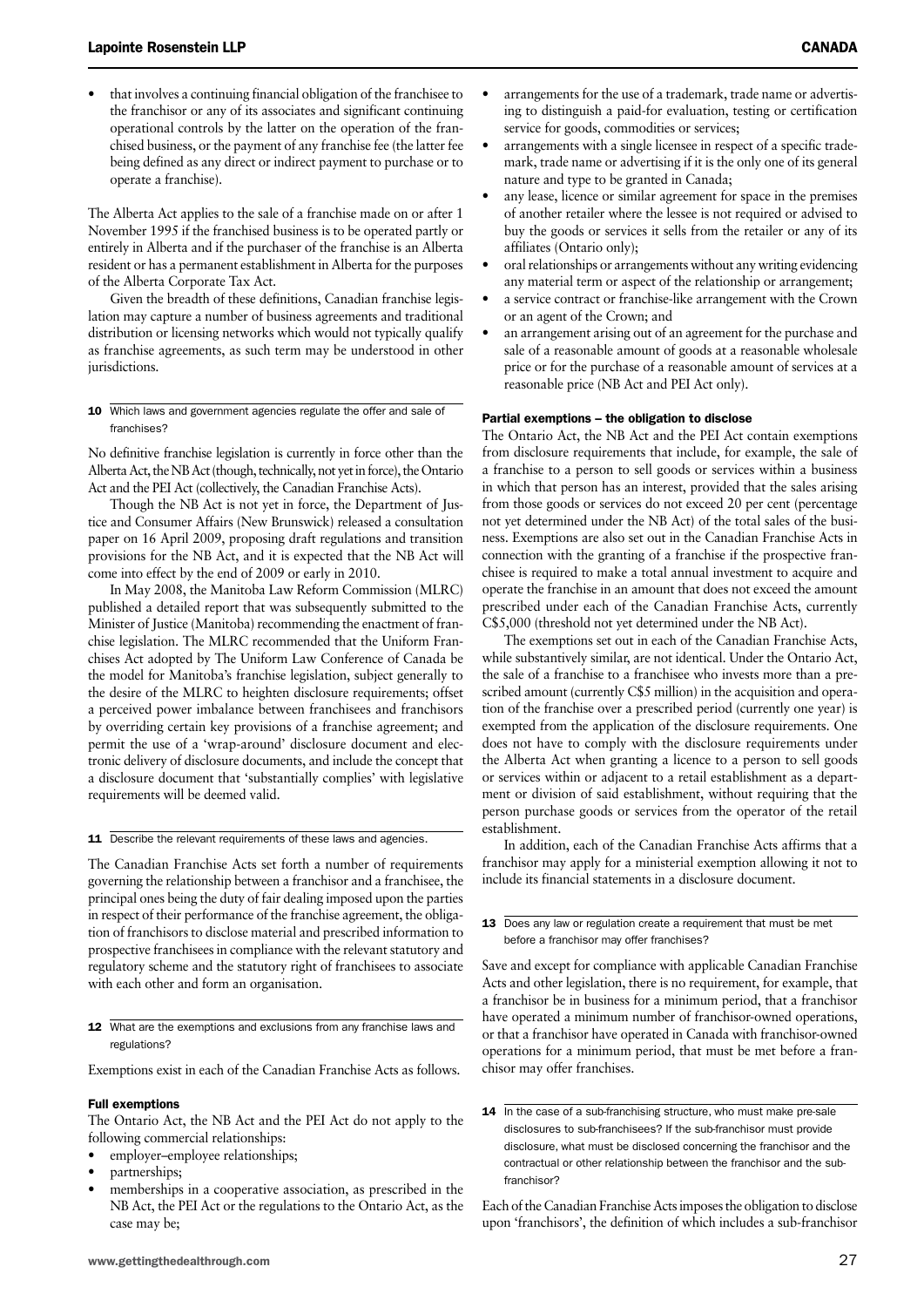with regard to its relationship with a sub-franchisee. Accordingly, pre-sale disclosures must be made to a sub-franchisee by the subfranchisor in accordance with the same procedural and substantive requirements, and exemptions pertaining thereto, that apply to franchisors with regard to their relationships with their franchisees. Moreover, information regarding a sub-franchisor's relationship with the franchisor must be disclosed to a prospective sub-franchisee, but only to the extent that such information constitutes a material fact or is necessary for the sub-franchisor to properly acquit itself of its duty to furnish the information expressly prescribed by the relevant statutory and regulatory provisions governing disclosure.

#### 15 What is the compliance procedure for making pre-contractual disclosure in your country? How often must the disclosures be updated?

A franchisor governed by any of the Canadian Franchise Acts must furnish a prospective franchisee with a disclosure document not less than 14 days before the earlier of the signing by the prospective franchisee of the franchise agreement or any other agreement relating to the franchise, or the payment of any consideration by or on behalf of the prospective franchisee to the franchisor or any of its associates relating thereto.

The Alberta Act, the NB Act, the PEI Act and the MLRC report, unlike the Ontario Act, exclude or propose excluding, as the case may be, confidentiality and site selection agreements from the definition of franchise agreements for the application of the disclosure requirements. In addition, the Alberta Act exempts agreements that only contain terms and conditions relating to a fully refundable deposit (that is, a deposit that does not exceed 20 per cent of the initial franchise fee and is refundable without any deductions or any binding undertaking of the prospective franchisee to enter into any franchise agreement).

A franchisor must also furnish a prospective franchisee under each of the Canadian Franchise Acts with a description of any 'material change' as soon as practicable after the change has occurred and prior to the earlier of the signing of any agreement or the payment of any consideration by the prospective franchisee in relation to the franchise. A 'material change' is defined as a change (even if not yet implemented in certain cases) in the business, operations, capital or control of the franchisor or any of its associates, or in the franchise system, which change would reasonably be expected to have a significant adverse effect on the value or price of, or on the decision to acquire, the franchise.

#### 16 What information must the disclosure document contain?

The regulations under each of the Canadian Franchise Acts (subject to the draft nature of regulations under the NB Act – see response to question 10) require that general information concerning the franchisor be included in the relevant disclosure document. Such information includes the history of the franchisor, the business background of its directors, the general partners and the officers of the franchisor, and whether any of those persons has been subject to bankruptcy or insolvency proceedings or has been previously convicted of fraud or unfair or deceptive business practices. While substantively similar, the list of information that must be disclosed under each of the Canadian Franchise Acts is not identical.

Financial statements must be included in the disclosure document governed by the Canadian Franchise Acts, although the requirements set out in the regulations adopted under the Alberta Act (Alberta Regulations) differ substantially from those adopted under the Ontario Act (Ontario Regulations) and PEI Act (PEI Regulations). For instance, the Ontario Regulations and PEI Regulations compel the inclusion in each disclosure document of statements regarding initial 'risk factors', as does the Department of Justice and Consumer Affairs (New Brunswick) consultation paper, whereas those are not required under the Alberta Regulations.

The disclosure document must also include all 'material facts'. This encompasses any information about the business, operations, capital or control of the franchisor, its associates or the franchise system that would reasonably be expected to have a significant effect on the decision to acquire or the value of the franchise.

#### 17 How do the relevant government agencies enforce the disclosure requirements?

Disclosure requirements are typically enforced by the affected parties rather than by government agencies as the interests are generally considered to be private rather than public.

18 What actions can franchisees take to obtain relief for violations of disclosure requirements? What are the legal remedies for such violations? How are damages calculated? If the franchisee can cancel or rescind the franchise contract, is the franchisee also entitled to reimbursement or damages?

Under each of the Canadian Franchise Acts, an action for damages or rescission may be instituted by the franchisee for non-compliance. The NB Act provides that a party to a franchise agreement may, in the event of a dispute with another party to such agreement, trigger a mandatory alternative dispute resolution mechanism (mediation) which shall then be implemented in accordance with prescribed procedures. The foregoing does not, however, preclude any party to such franchise agreement from availing itself of other recourses available under contract or at law.

#### Rescission

Pursuant to the NB Act, the Ontario Act and the PEI Act, a franchisee may rescind the franchise agreement without penalty or obligation: 'for late disclosure', no later than 60 days after receiving the disclosure document if the franchisor failed to provide said document or a statement of material change within the prescribed time or if the contents of the disclosure document do not satisfy statutory requirements; or 'for absence of disclosure', no later than two years after entering into the franchise agreement. In either case, within 60 days of the effective date of rescission the franchisor must:

- purchase from the franchisee any remaining inventory, supplies and equipment purchased pursuant to the franchise agreement, at a price equal to the purchase price paid by the franchisee, and refund any other money paid by the franchisee; and
- compensate the franchisee for the difference between any losses incurred in acquiring, setting up and operating the franchise, and any amounts paid or refunded pursuant to the preceding paragraph.

Should a franchisor fail to provide the disclosure document as required under the Alberta Act, the prospective franchisee is entitled to rescind the franchise agreement by giving a cancellation notice to the franchisor or its associate, as the case may be, no later than the earlier of 60 days after receiving the disclosure document or two years after the grant of the franchise.

The franchisor does not have an obligation to purchase any of the franchisee's assets under the Alberta Act but must instead, within 30 days after receiving a cancellation notice, compensate the franchisee for any net losses incurred by the latter in acquiring, setting up and operating the franchised business.

#### **Damages**

Under the NB Act, the Ontario Act and the PEI Act, if a franchisee suffers a loss because of a misrepresentation contained in the disclosure document or in a statement of a material change or as a result of the franchisor's failure to comply with any disclosure requirements, the franchisee has a right of action for damages against the fran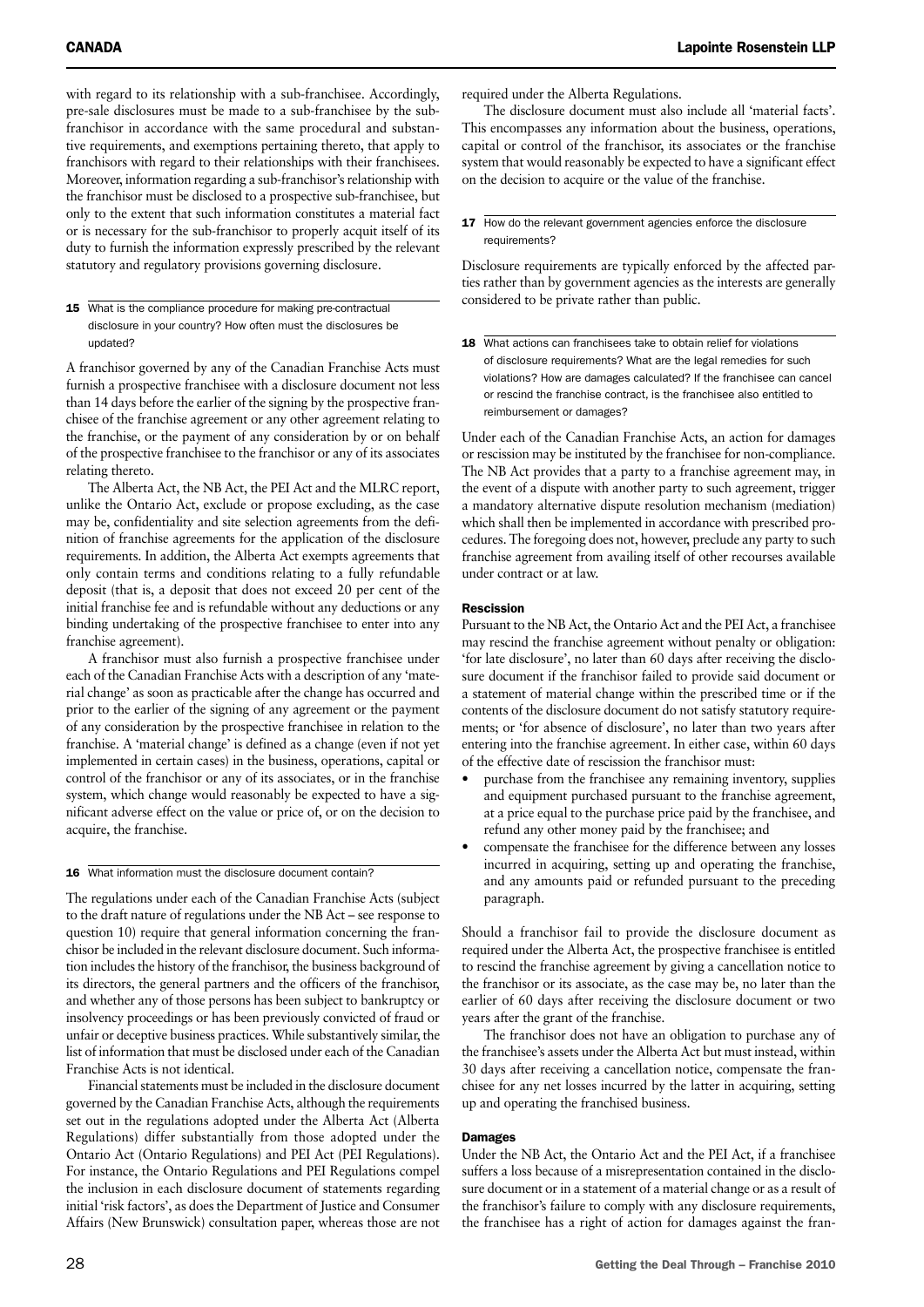chisor, the franchisor's broker (if any), the franchisor's associates, every person who signed the disclosure document or statement of material change and, under the Ontario Act, the franchisor's agent, all of whom are jointly and severally liable.

Under the Alberta Act, a franchisee who suffers a loss resulting from a misrepresentation contained in a disclosure document has a right of action for damages against the franchisor and every person who signed the disclosure document, on a joint and several basis.

19 In the case of sub-franchising, how is liability for disclosure violations shared between franchisor and sub-franchisor? Are individual officers directors and employees of the franchisor or the sub-franchisor exposed to liability? If so, what liability?

Liability is imposed on franchisors and sub-franchisors for misrepresentations contained in a disclosure document, although the extent and scope of such liability is contingent upon the applicable franchise legislation. Where a franchisor and a sub-franchisor are found liable for misrepresentations contained in a disclosure document, their liability will be of a joint and several nature.

Generally, the officers, directors and employees of a company cannot be sued in their personal capacity for the debts and obligations of the company. Accordingly, a key advantage presented by the subsidiary structure is the creation of a generally effective shield for the foreign franchisor seeking to avoid exposure to liabilities arising in Canada. However, liability will not be entirely absorbed by the corporate subsidiary in those cases where a separate entity furnished a guarantee under the franchise agreement or breached its legal or statutory obligations in regards to the same.

The Canadian Franchise Acts extend liability for misrepresentations contained in a disclosure document to a much broader class of persons than those who would otherwise be liable under Canadian common law. Under the Alberta Act, a franchisee has a right of action not only against the franchisor, but also against every person who signed the misrepresentative disclosure document. Similarly, the NB Act, the Ontario Act and the PEI Act each provide that a franchisee may not only claim damages for misrepresentation from the franchisor, but also from the broker and associate of the franchisor as well as every person who signed the relevant disclosure document or statement of material change. In light of the very broad statutory construction given to the term 'franchisor's associate', the principal owner or controlling shareholders of a franchisor who are personally involved in the granting or marketing of the franchise may qualify as franchisor's associates. Similarly, parent companies of Canadian subsidiaries incorporated for the purpose of conducting franchise operations in Canada may also qualify as franchisor's associates where such parent companies participate in the review or approval of the granting of a franchise.

20 In addition to any laws or government agencies that specifically regulate offering and selling franchises, what are the general principles of law that affect the offer and sale of franchises? What other regulations or government agencies or industry codes of conduct may affect the offer and sale of franchises?

General principles of law that may affect the offer and sale of franchises vary depending on the province in which a franchisor wishes to grant franchises.

In all provinces of Canada other than Quebec, general common law principles regarding contract formation govern the offer and sale of franchises. In Quebec, franchise agreements are governed by the general principles of contract formation found in the Civil Code of Quebec and are generally regarded as contracts of adhesion. The Civil Code of Quebec, in an effort to correct a presumed economic imbalance between the parties, provides more favourable interpretation principles and a significantly broader margin of redress for the adhering party to a contract of adhesion than that which would

be available absent a contract of adhesion. Furthermore, an abusive clause in a contract of adhesion will be considered null or the obligation arising from it may be reduced by a court.

21 What other actions may franchisees take if a franchisor engages in fraudulent or deceptive practices in connection with the offer and sale of franchises? How does this protection differ from the protection provided under the franchise sales disclosure laws?

The rights conferred by each of the Canadian Franchise Acts are in addition to, and do not derogate from, any other right, remedy or recourse that a franchisee may have at law.

Judicial decisions emanating from the common law provinces reflect a general and growing affirmation of the common law duty of good faith in franchising, the substantive requirements of which will be conditioned by the specific set of circumstances surrounding the formation of the franchise agreement and the conduct of both parties. Where the courts find that there has been a breach of such duty of good faith, the franchisor may be found liable to the franchisee for its damages. Not every breach of such duty will constitute a fundamental breach of the franchise agreement, which fundamental breach would excuse the franchisee from future performance under the agreement.

Article 1375 of the Civil Code of Quebec establishes that the duty of the parties to conduct themselves in good faith also extends to precontractual negotiations, whereas the fair dealing provisions of the Canadian Franchise Acts apply only in the 'performance and enforcement' of a franchise agreement. Pursuant to article 1401 of the Civil Code of Quebec, an error by a party induced by the fraud committed by the other party or with its knowledge will nullify consent whenever, but for the error, the misled party would not have contracted or would have contracted on different terms. In such circumstances, the franchisee may also claim damages or, if it prefers that the contract be maintained, apply for a reduction of its obligations set out in the franchise agreement equivalent to the damages to which it would otherwise be entitled. It is important to note that in Quebec silence may amount to a misrepresentation.

Legal restrictions on the terms of franchise contracts and the relationship between parties involved in a franchise relationship

22 Are there specific laws regulating the ongoing relationship between franchisor and franchisee after the franchise contract comes into effect?

Other than the Canadian Franchise Acts, there are no specific statutes directly affecting the franchise relationship.

#### 23 Do other laws affect the franchise relationship?

The ongoing franchise relationship is subject to generally applicable federal and provincial statutes and the principles of contractual law that emanate from the common law or, in Quebec, the civil law.

Canadian courts have been pragmatic in their approach to ongoing relational matters as they relate to franchising. The clear and express terms of a franchise agreement will be determinative of the issues arising in connection with same. If such agreements are unclear on a given point, courts will generally construct the litigious terms in a manner that provides for a 'sensible commercial result'. This has not, however, prevented courts from rendering judgments against franchisors that excessively and unlawfully interfere with the economic interest of their franchisees.

#### 24 Do other government or trade association policies affect the franchise relationship?

No other government policies or requirements directly affect the franchise relationship.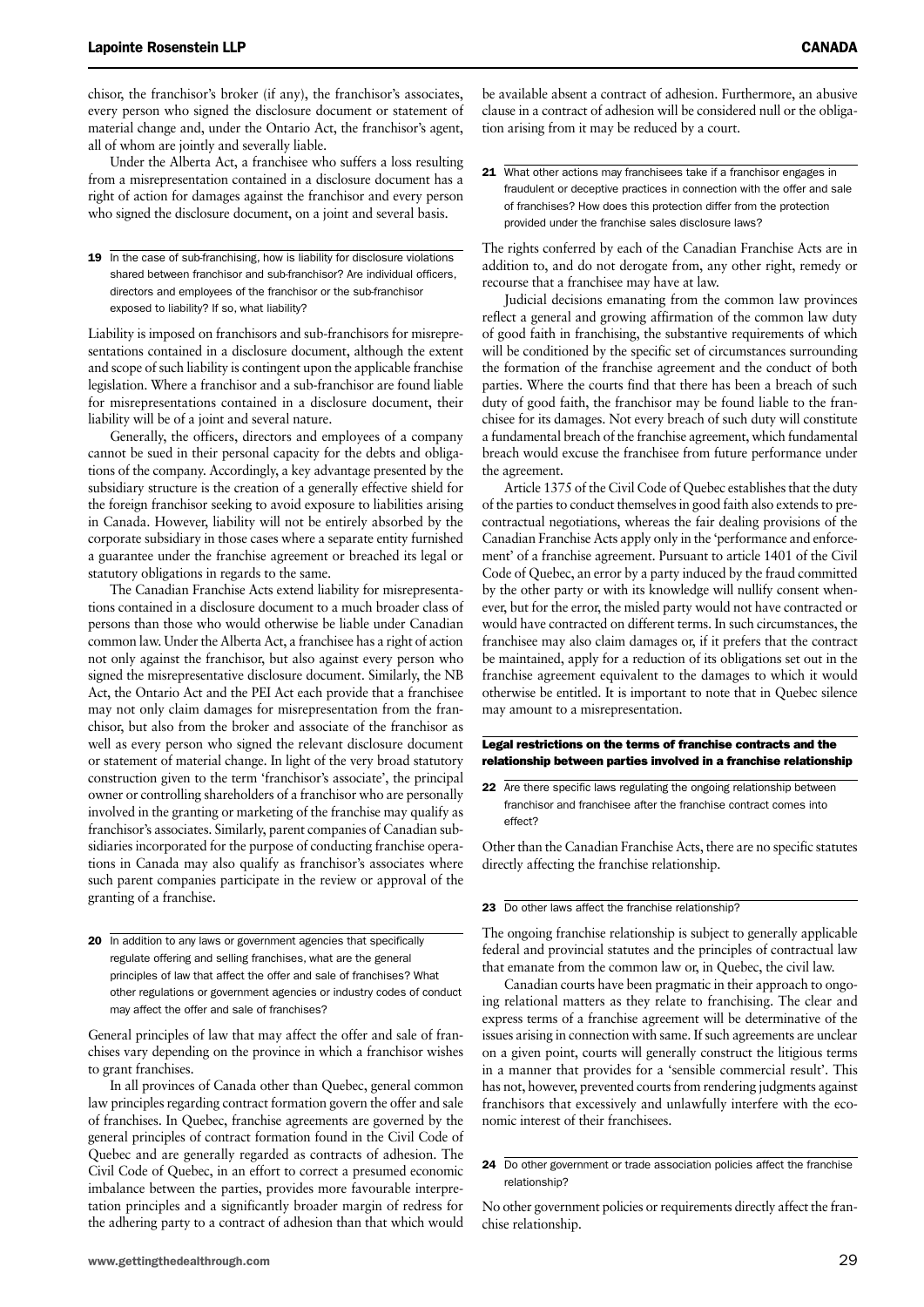25 In what circumstances may a franchisor terminate a franchise relationship? What are the specific legal restrictions on a franchisor's ability to terminate a franchise relationship?

There are no restrictions at law on the parties' rights to contractually establish termination rights and consequences arising therefrom. Courts may, however, require that a material breach of the agreement be shown to permit its termination and will, from time to time, intervene to redress cases of abuse.

26 In what circumstances may a franchisee terminate a franchise relationship?

There are no rights at law that would specifically allow a franchisee to terminate the franchise relationship other than those applicable to all contracts under general principles of law and those expressly granted by the Canadian Franchise Acts. Similarly, there is no restriction precluding the parties from granting specific termination rights to a franchisee, although this is not often seen in typical franchise agreements used in Canada.

27 May a franchisor refuse to renew the franchise agreement with a franchisee? If yes, in what circumstances may a franchisor refuse to renew?

In Canada, a franchisor may refuse to renew a franchise agreement with its franchisee unless such renewal is contractually required. The franchisor may contractually subject such renewal to the signature by the franchisee of a new franchise agreement and other conditions, including performance goals that the franchisee is required to achieve. However, the MLRC report proposes that franchise legislation in Manitoba prohibit the termination of, or the failure to renew, a franchise agreement without just cause.

28 May a franchisor restrict a franchisee's ability to transfer its franchise or restrict transfers of ownership interests in a franchisee entity?

A franchisor may contractually restrict a franchisee's ability to transfer its rights and interests under the franchise agreement, most notably by subjecting such transfer to the prior consent of the franchisor. However, the MLRC report proposes that franchise legislation in Manitoba prohibit the refusal of a franchisor's consent to such a transfer in circumstances where the franchisor does not have reasonable grounds to justify such refusal or the subjecting of such consent to conditions or factors external to the franchise relationship.

#### 29 Are there laws or regulations affecting the nature, amount or payment of fees?

No general restrictions apply to payment of initial fees. Where franchises are involved in the sale of liquor in certain provinces, however, a franchisor's ability to collect royalties on such sales may be restricted.

30 Are there restrictions on the amount of interest that can be charged on overdue payments?

Franchise agreements frequently set out the rates of interest charged on overdue fees and royalty payments. Section 347 of the Criminal Code (Canada) provides that anyone who enters into an agreement to receive interest, or who receives a payment or partial payment of interest, at an effective annual rate of interest (broadly defined) in excess of 60 per cent on the credit advanced, commits an offence thereunder.

In addition, section 4 of the Interest Act (Canada) specifies that, unless the contract expresses the applicable rate of interest on an annualised basis, interest will only be recoverable at a rate of 5 per cent per annum despite the terms of the contract.

31 Are there laws or regulations restricting a franchisee's ability to make payments to a foreign franchisor in the franchisor's domestic currency?

A franchisee may be required to make payments in a foreign franchisor's domestic currency. However, the Currency Act (Canada) precludes a Canadian court from rendering a judgment in any currency other than Canadian currency.

#### 32 Are confidentiality covenants in franchise agreements enforceable?

Confidentiality covenants in franchise agreements are not only enforceable but highly advisable in light of the fact that recourse is only otherwise available under common law tort as opposed to under any specific Canadian statute governing trade secrets or other confidential information. Unlike non-compete clauses, confidentiality clauses usually last for an unlimited period of time, in particular in respect of actual trade secrets.

33 Is there a general legal obligation on parties to deal with each other in good faith? If so, how does it affect franchise relationships?

The Canadian Franchise Acts impose a general obligation of fair dealing upon the parties to a franchise relationship.

It is established law in Canada that the relationship between a franchisor and a franchisee is generally not a fiduciary one. However, Canadian courts (even in provinces without franchise legislation) have generally begun to read into franchise agreements an implied duty of simple good faith (ie, as opposed to 'utmost good faith'). Good faith is a legal requirement in all contractual matters governed by Quebec civil law. Accordingly, the courts have stated that where the franchisor retains sole discretion to authorise, prevent or proceed with a particular course of action, the franchisor will have to exercise its discretion reasonably. In addition, the duty to act in good faith requires a prompt response to another party's request and the making of a decision within a reasonable period of time thereafter. Moreover, parties under a duty of good faith must also pay any amounts that are clearly owed to another party in a timely manner.

The duty to act in good faith does not necessarily preclude a franchisor from competing with its franchisee (assuming, of course, the absence of contractual exclusivity in favour of the franchisee). A franchisor that opts to compete with its franchisee must ensure that it continues to perform its legal obligations towards the latter and that it acts in such a way that the franchisee may continue to enjoy the benefits of its franchise. The common law principle of noninterference with the freedom of the parties to contract will often limit judicial interference in franchise agreements whose terms are found to accurately reflect the intent of the parties and are not patently inequitable. A determination as to whether a duty of good faith has been breached will be contingent upon all of the surrounding circumstances.

#### 34 Does any law treat franchisees as consumers for the purposes of consumer protection or other legislation?

Consumer protection legislation in Canada has been enacted at the provincial level. The applicability of such legislation is generally restricted to transactions entered into for personal, family or household purposes and the legislation generally excludes from its ambit transactions entered into for business purposes. In a 2004 case before the Superior Court of Quebec, a franchisee sought to avail itself of protection under the Consumer Protection Act (Quebec) but was unsuccessful, the Court concluding that the tenor of the correspondence between the franchisee and the franchisor, as well as the nature of the franchise agreement, both clearly implied a commercial relationship falling outside of the scope of the legislation.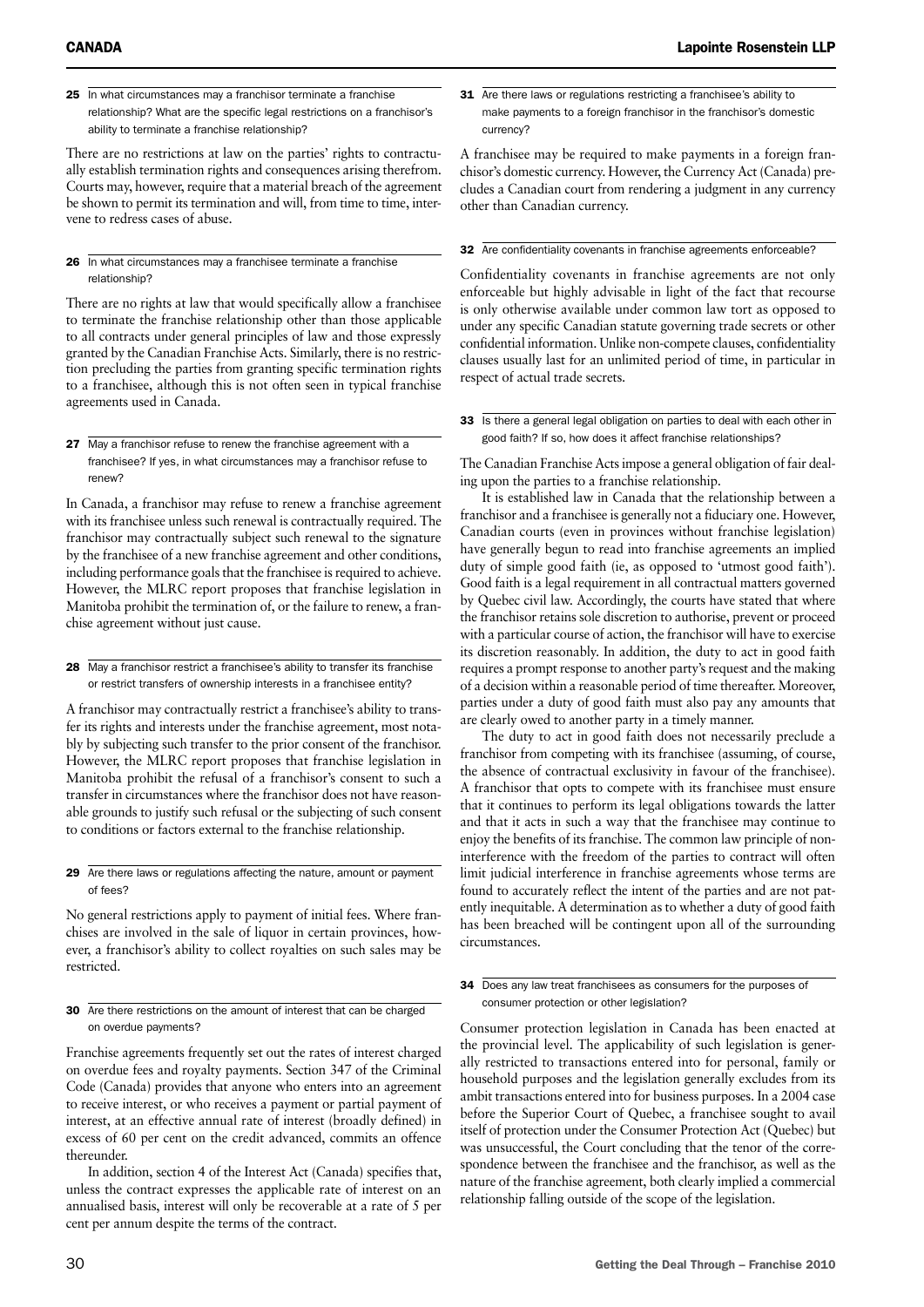#### Update and trends

Both legislators and courts are actively engaged in the process of weighing the competing interests of franchisees and franchisors insofar as the enforcement of strict technical and substantive compliance with disclosure requirements, and the enabling of franchisees to avail themselves of the statutory rights that result from a breach of those requirements, on the one hand, and granting relief to franchisors in circumstances where a disclosure document contains only minor errors or irregularities, on the other hand. Recent jurisprudence tends to explicitly identify substantial non-conformity with disclosure requirements and rule on that basis, while staying silent as to non-conformity that one can surmise may be of lesser importance. The approach of the MLRC is also indicative of an attempt at balancing those competing interests in its proposal to heighten certain disclosure requirements while at the same time suggesting that a disclosure document that substantially complies with disclosure requirements should be deemed valid.

#### 35 Must disclosure documents and franchise agreements be in the language of your country?

The Charter of the French Language (Quebec) compels businesses to prepare franchise agreements and disclosure documents in French for use in the Province of Quebec, unless the parties have agreed in writing that another language may be used, which is not uncommon in circumstances where both parties are comfortable in such other language.

#### 36 What restrictions are there on provisions in franchise contracts?

Franchise agreements often provide for exclusive territories and exclusive dealings with designated suppliers, which are not, per se, illegal but are subject to competition law concerns relating to substantial lessening of competition and market barriers, including the exclusive dealings and abuse of dominance provisions of the Competition Act (Canada). Restrictions on the customers that the franchisee is entitled to serve may not be acceptable as they may be viewed as violating the market division prohibitions of the Competition Act or providing strong evidence of collusion pursuant to the same.

Resale price maintenance provisions set out in the Competition Act prohibit the franchisor from establishing a minimum price at which its products are sold. The mere suggestion of a minimum resale price by the manufacturer or the franchisor, other than on the labelling or packaging of the product, creates a presumption of violation of resale price maintenance provisions. However, franchisors may impose maximum prices as long as the latter are clearly referred to and defined in the franchise agreement and are not construed by courts as demonstrating an intent to establish an indirect minimum resale price. Accordingly, it is always prudent for franchisors to include disclaimers, whether in advertising or on packaging, to the effect that franchisees are at liberty to establish their own resale prices. Furthermore, it is preferable to contractually provide that prices are only suggested and that the failure of the franchisee to adhere to the suggested prices will not result in termination of the franchise agreement or detrimentally affect the relations between the parties.

Price discrimination restrictions are also contained in the Competition Act such that franchisors may not discriminate, in their pricing policies, against competing franchisees. Moreover, while volume discounts may be used by franchisors, such discounts must be made available to all competing franchisees.

With regards to buying groups, it is common for franchisors to attempt to receive rebates from suppliers based on the total aggregate purchases of their franchisees. Franchisors must act with circumspection in such cases as such actions may be construed as being collusive or in breach of the price discrimination provisions of the Competition

Act. The Price Discrimination Guidelines issued by the commissioner of competition affirm that where an approved supplier has negotiated directly with a franchisor that has contractually ensured that its franchisees deal exclusively with said supplier, the requirements of the buying group are met even where the franchisees are making the actual purchases. It must be noted, however, that the commissioner of competition will always study such circumstances on a case-bycase basis.

Non-competition covenants are closely monitored by the courts. All restrictive covenants raise restraint of trade concerns and, accordingly, only reasonable restrictions as to scope of action (described with sufficient particulars), duration and geographical reach will be upheld by the courts. Canadian courts will generally not write down or reduce restrictive covenants determined to be unreasonable, but will uphold or strike down the covenant in its entirety.

Last, all Canadian provinces permit the selection of a foreign governing law as long as doing so is not considered to be in fraud of the domestic law. That said, Canada is party to numerous international treaties such as the Vienna Convention on the International Sale of Goods – where the selected or applicable law is that of Canada, the foregoing Convention finds automatic application unless expressly set aside by the parties in their contract.

37 Describe the aspects of competition law in your country that are relevant to the typical franchisor. How are they enforced?

The Competition Act sets forth penal and civil recourses with respect to various practices including those identified as conspiracies and collusion, abuse of dominance, price maintenance, promotional allowances and price discrimination, misleading advertising, deceptive marketing and pyramid selling, refusal to deal, exclusive dealing, tied selling, as well as certain other vertical market restrictions.

While the penal provisions of the Competition Act impose a higher burden of proof, their violation grants injured parties the right to sue for damages caused by such practices; those damages are restricted to actual loss and costs. On the other hand, reviewable practices are civil in nature and are subject to the exclusive jurisdiction of the Competition Tribunal, upon the request of the commissioner of competition or, as of late, at the request of a private party with leave from the Competition Tribunal to that effect. In this latter case, it should be noted that private litigants may only seek redress through orders as monetary awards are not provided for.

The commissioner of competition heads the Competition Bureau and has broad powers of investigation and inquiry such as search and seizure, examinations under oath, and ordering the production of physical evidence or records and wire tapping (in certain circumstances). Its enquiries are conducted under strict rules of confidentiality and its powers remain subject to the supervision of the courts. On the international level, the Competition Bureau has concluded numerous agreements of notification and mutual assistance with its international counterparts and is an active member of the International Competition Network.

38 Describe the court system. What types of dispute resolution procedures are available relevant to franchising?

The Constitution Act 1867 sets out those areas of law with respect to which the federal government has the power to legislate (eg, intellectual property, bankruptcy, trade and commerce) and those areas of law with respect to which each provincial government has the power to legislate within provincial borders (eg, property and civil rights). Canada also has a dual court system. The Federal Court of Canada has jurisdiction over matters in respect of which jurisdiction as to subject matter is specifically conferred to it by statute whereas the provincial courts have jurisdiction over remaining matters.

Choice of forum clauses are generally enforced by the Canadian courts, thus making it possible for the parties to opt that a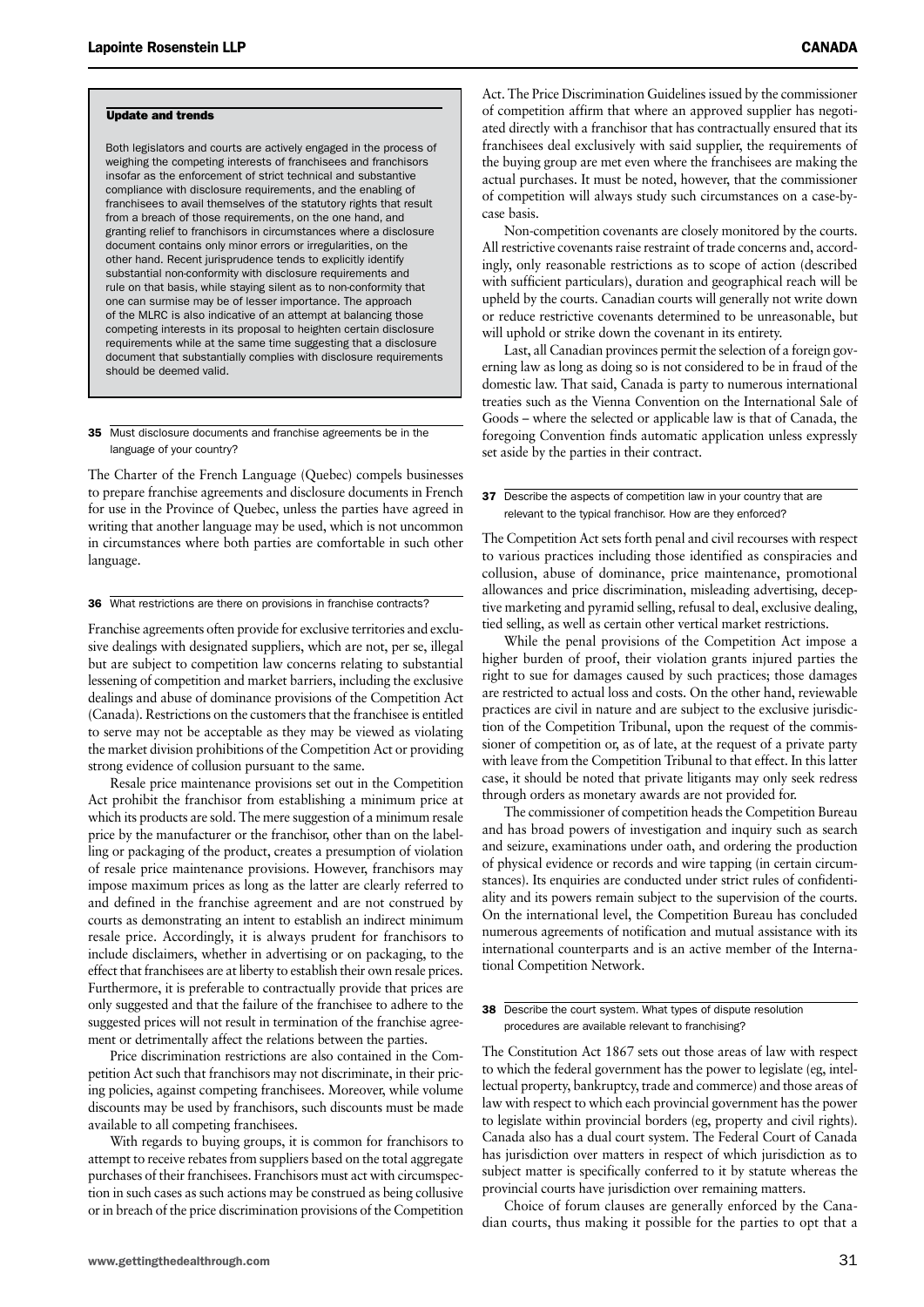non-Canadian court resolve any dispute or claim arising from any agreement. In addition, mediation and arbitration are viable and recognised mechanisms of dispute resolution across Canada. Furthermore, Canada is a signatory party to the United Nations Convention on the Recognition and Enforcement of Foreign Arbitral Awards. Both the federal and the provincial governments have also adopted substantially similar legislation to the UNCITRAL Arbitration Model Law. To date, two provinces (British Columbia and Ontario) have incorporated mandatory pre-trial mediation into their respective procedural statutes, and most provinces have enacted arbitration legislation.

39 In what respects, if at all, are foreign franchisors treated differently from domestic franchisors?

There is no legal discrimination or heightened level of legal requirements for foreign franchisors. However, depending on the vehicle they choose to export their franchises to Canada, foreign franchisors may find themselves subject to a different taxation regime than would domestic franchisors and subjected to certain notice requirements under the Investment Canada Act. As a practical matter, franchisees may be more hesitant to enter into a franchise agreement, particularly one where the obligations of the franchisor (eg, training, advertising) are numerous, in circumstances where the franchisor has no domestic presence of note.



1250 René-Lévesque Blvd West, Suite 1400 Tel: +1 514 925 6300 Montreal, Ouebec, H3B 5E9 Fax: +1 514 925 9001 Canada www.lapointerosenstein.com

### Bruno Floriani bruno.floriani@lapointerosenstein.com Marvin Liebman marvin.liebman@lapointerosenstein.com